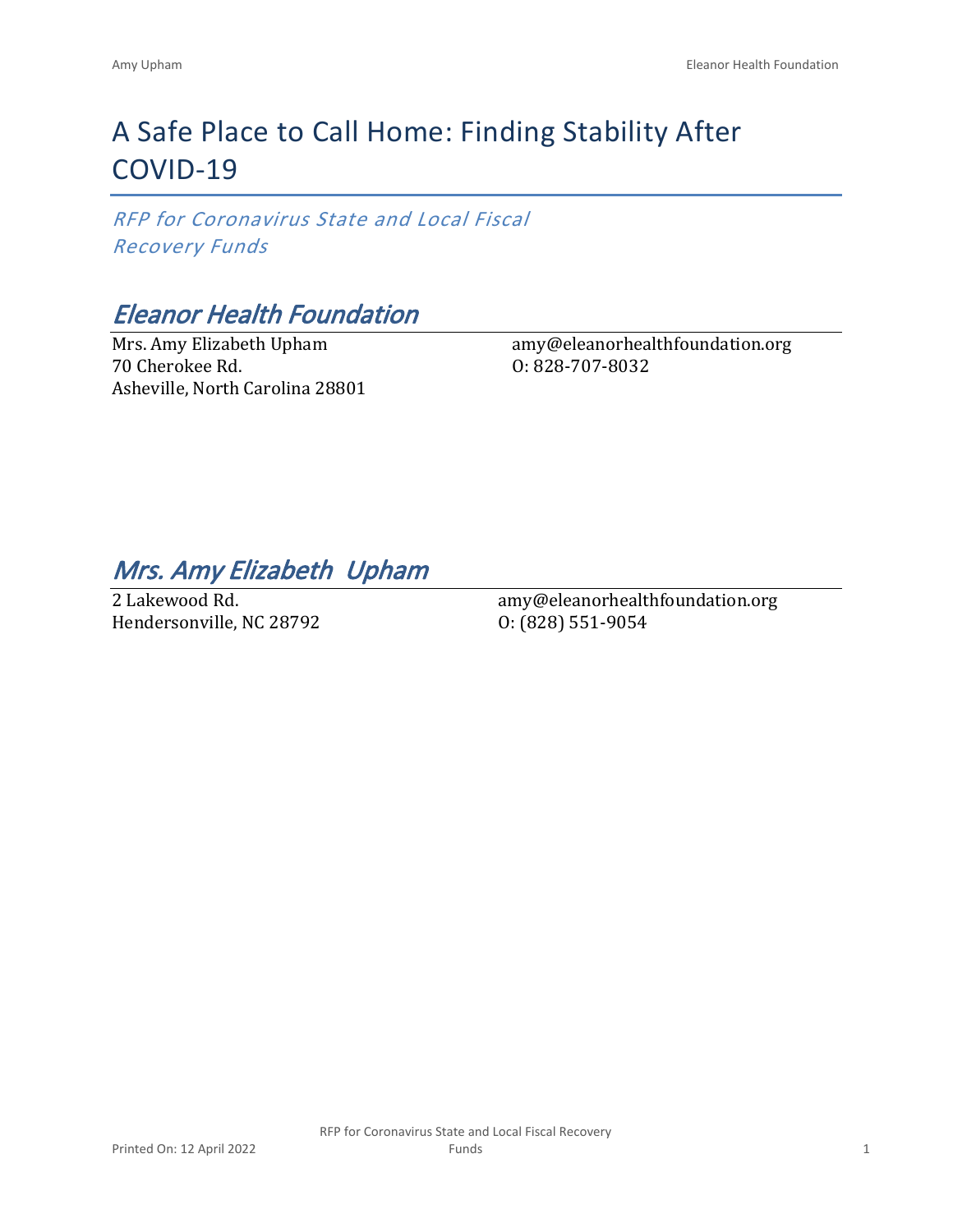# Application Form

## *Question Group*

Buncombe County requests proposals for projects to help the community recover from and respond to COVID-19 and its negative economic impacts.

Buncombe County has been awarded \$50,733,290 in Coronavirus State and Local Fiscal Recovery Funds (Recovery Funding), as part of the American Rescue Plan Act. To date, Buncombe County has awarded projects totaling \$23,093,499, leaving a balance of \$27,639,791 available to award.

Visit [http://www.buncombecounty.org/recoveryfundinghttp://www.buncombecounty.org/recoveryfundingwww.b](http://www.buncombecounty.org/recoveryfunding) [uncombecounty.org/recoveryfundinghttp://www.buncombecounty.org/recoveryfundinghttp://www.buncombeco](http://www.buncombecounty.org/recoveryfunding) [unty.org/recoveryfundinghttp://www.buncombecounty.org/recoveryfundinghttp://www.buncombecounty.org/re](http://www.buncombecounty.org/recoveryfunding) [coveryfunding](http://www.buncombecounty.org/recoveryfunding) for details.

This infusion of federal resources is intended to help turn the tide on the pandemic, address its economic fallout, and lay the foundation for a strong and equitable recovery.

Buncombe County is committed to investing these funds in projects that:

- Align to county strategic plan and community priorities
- Support equitable outcomes for most impacted populations
- Leverage and align with other governmental funding sources
- Make best use of this one-time infusion of resources
- Have a lasting impact

Proposals shall be submitted in accordance with the terms and conditions of this RFP and any addenda issued hereto.

Click [here](https://www.buncombecounty.org/common/purchasing/Buncombe%20Recovery%20Funding%20RFP%202022.pdf) for the full terms and conditions of the RFP

## **Organization Type\***

Nonprofit

## **Nonprofit documentation**

If nonprofit, attach IRS Determination Letter or other proof of nonprofit status.

Eleanor Health IRS Letter (3) (2).pdf

## **Name of Project.\***

A Safe Place to Call Home: Finding Stability After COVID-19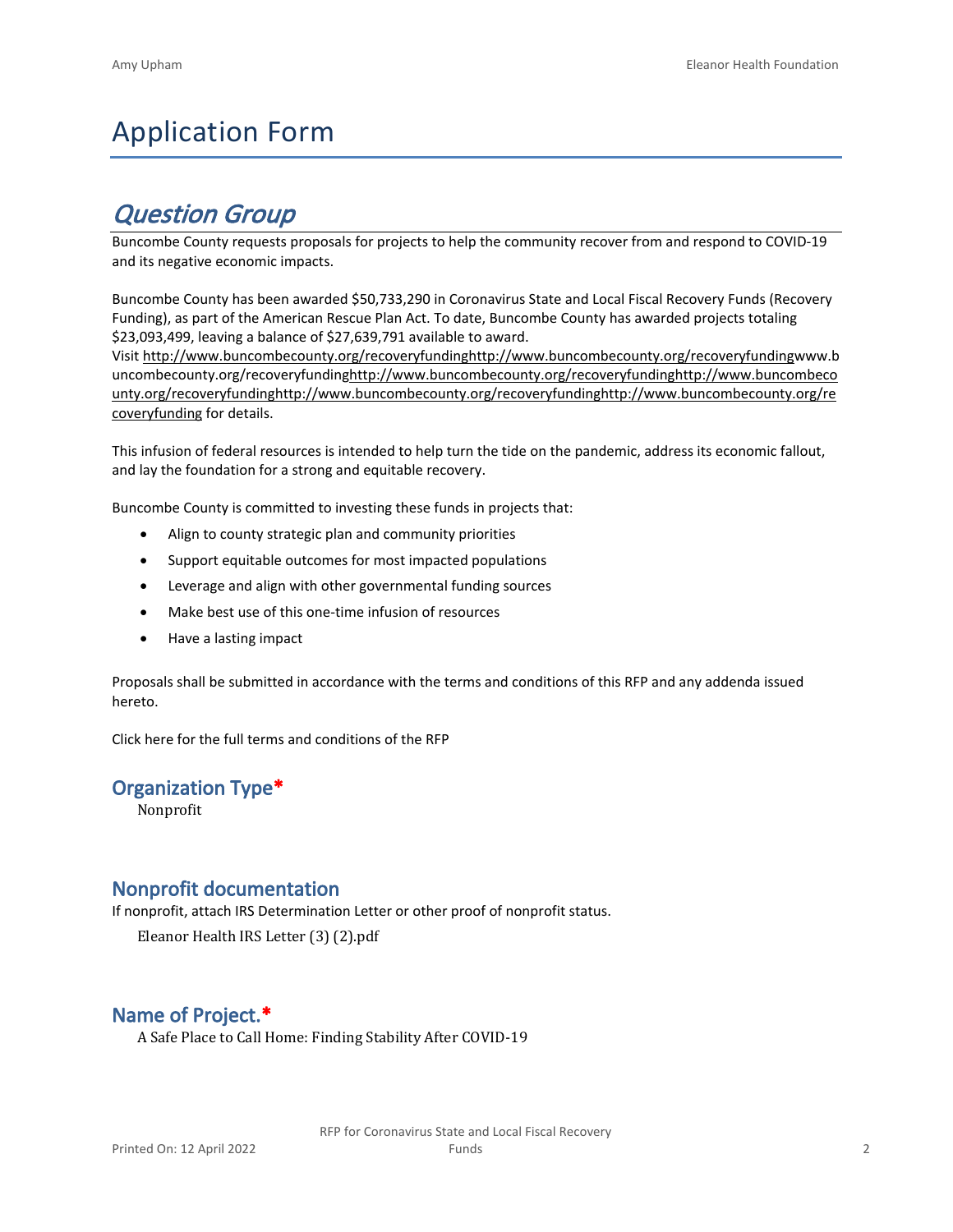## **New/Updated Proposal\***

Is this a new project proposal or an updated version of a proposal submitted during the earlier (July 2021) Recovery Funding RFP?

Updated version of previously submitted proposal

## **Amount of Funds Requested\***

\$577,893.00

## **Category\***

Please select one:

- Affordable Housing
- Aging/Older Adults
- Business Support/Economic Development
- Environmental/Climate
- Homelessness
- K-12 Education
- Infrastructure and/or Broadband
- Mental Health/Substance Use
- NC Pre-K Expansion
- Workforce

Mental Health/Substance Use

## **Brief Project Description\***

Provide a short summary of your proposed project.

Eleanor Health Foundation's vision is equitable access to addiction services and resources, including treatment, prevention, recovery, and harm reduction. We understand that one of the main barriers to accessing long term recovery is lack of Recovery Capital, notably in the wake of COVID, Social Determinants of Health. Our proposed project sets to expand our current Social Determinants of Health (SDoH) fund to provide a dedicated housing program for Buncombe County, which is our primary site of referrals. In addition to covering items such as full security deposits and first month's rent, our project further aims to provide each individual we assist with a Housing Specialist. In Quarter 4 of 2021, 77% of participants indicated needing help with housing. To better serve these individuals, we need dedicated staff to form relationships with landlords and Coordinated Entry, as well as a dedicated housing funding stream.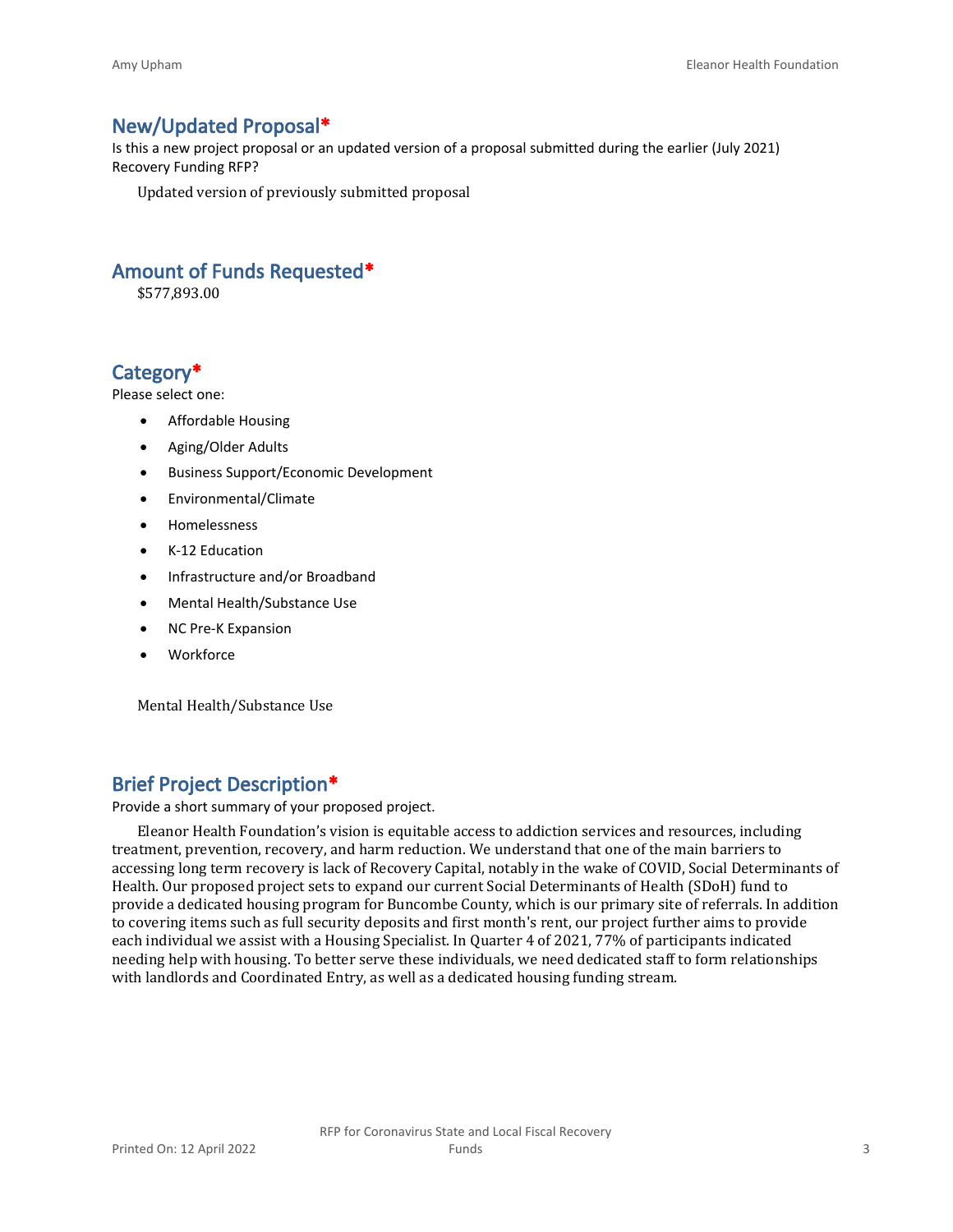### **Project Plan\***

Explain how the project will be structured and implemented, including timeframe.

The Housing Specialist will work full time from Buncombe county and report to the Executive Director. The Housing Specialist will provide care in community settings comfortable for the individual needing care. This could be a meeting at their treatment provider site, at AHope, at Detention, at the Buncombe County Health Department or at our office. The Housing Specialist will form critical relationships with landlords and agencies involved in Coordinated Entry.

Leadership and oversight for the program will include Buncombe county residents. Eleanor Health Foundation convened the Western North Carolina Recovery Capital Access Committee (RCAC) to advise on programming and policy. All major program updates and decisions, including ARP funded initiatives, will filter through this Committee.

Timeline of Project Plan Launch

Week 1

● Advertise for the Housing Specialist position.

Month 1

● RCAC convened to advise on how to best meet people where they are at with the Buncombe specific funds.

● Publicize the program on social media and through provider, recovery and harm reduction networks. Months 2-3

● The Housing Specialist will go through agency training and begin housing services by month three.

● Current Eleanor Health Foundation training includes modules on Harm Reduction, Housing First, Managing the Benefits Cliff, Racial Equity and Substance Use Disorder, Naloxone Administration, Patient Brokering, and Suicide Assessment. The Housing Specialist will also be introduced to ATLAS for treatment navigation and NC Cares 360 for those on Medicaid. The Housing Specialist will work hand-in-hand with our Social Determinants of Health Care Navigator and Medicaid Care Navigator to ensure continuity of services.

● The program will be fully launched by the end of month 3.

Months 4-Year 3

● Assertive housing placement, landlord relationship-building and care navigation in Buncombe County. The Housing Specialist will conduct intakes for those who are housing insecure, and assist them in filling out applications for housing. In addition to the intake, individuals will undergo a brief assessment for workreadiness, meaning a review of their recent work history/education shows ability to pay their own way by the 2nd month. The Specialist will refer to other services (primary care, dental, employment, etc.) as needed.

● Sit on City of Asheville Coordinated Entry bi-weekly for housing voucher placements where possible.

- Quarterly Western North Carolina Recovery Capital Access Committee oversight meetings
- Semi-annual outcomes reports to Buncombe County
- Annual extensive program report to Buncombe County

We will run this Buncombe-specific project for at least three years, and provide updates as scheduled with Buncombe County.

### **Statement of Need\***

Describe the need that this project will address. Include data to demonstrate the need, and cite the source of the data.

In 2019, it seemed Buncombe County was getting the overdose crisis under control. Overdose deaths dropped by 16% in Buncombe County from 2017-2019 (Buncombe County Register of Deeds, 2020). In December of 2020 the CDC released an overdose alert, stating ""The disruption to daily life due to the COVID-19 pandemic has hit those with substance use disorder hard." (Centers for Disease Control, 2020). Since then,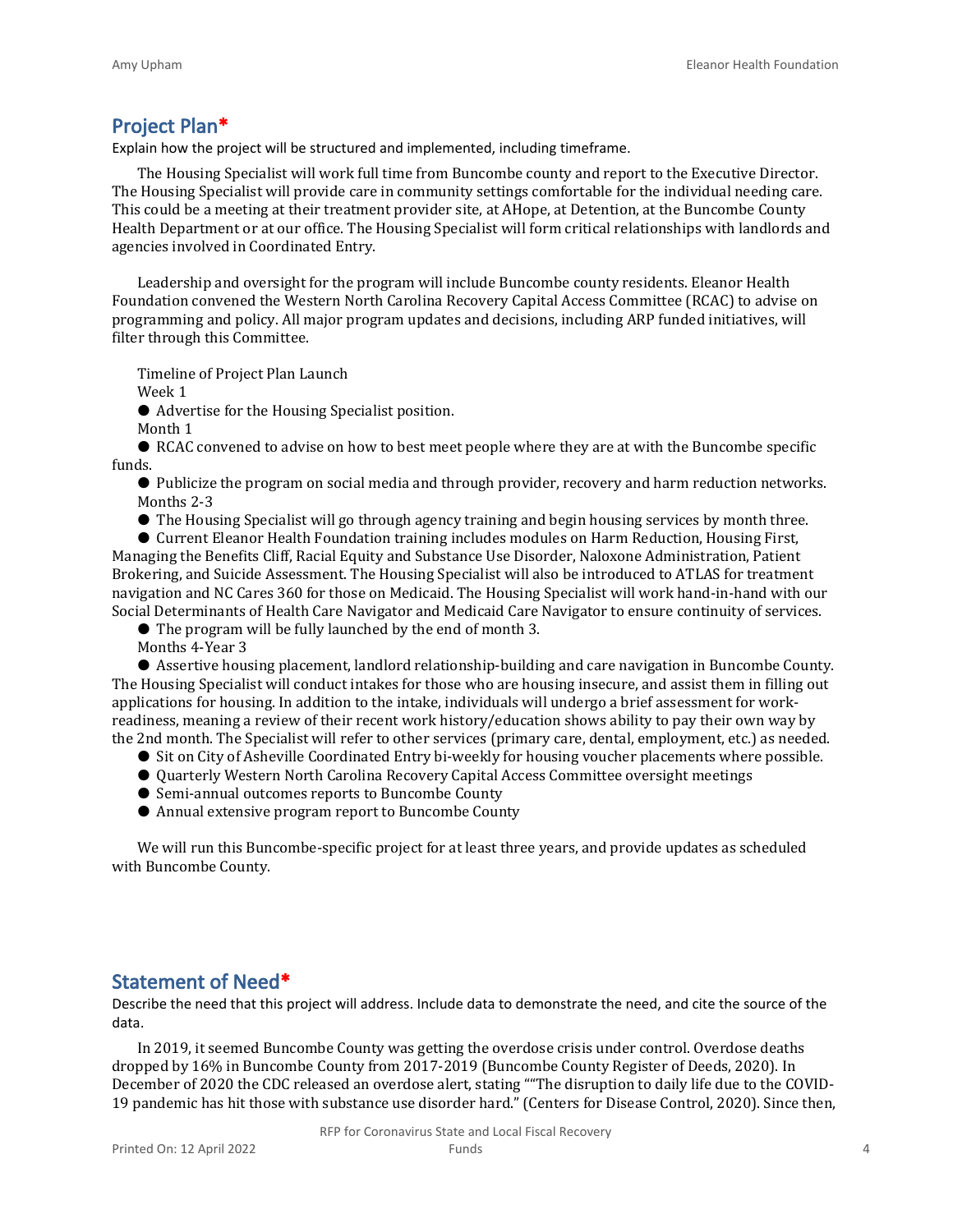overdose deaths have been on the rise again locally. In the first 8 months of 2021, overdose deaths had already risen above 2018 levels for Buncombe. (NCDHHS, 2022) Although this represents roughly half of the 30% national surge in overdose deaths, the levy could not hold forever (Katz and Sanger-Katz, 2021).

Locally, unsheltered homelessness doubled in Buncombe County during the pandemic (McDaniel, 2021). In the summer of 2021, Eleanor Health Foundation and MAHEC completed a study of 101 houseless individuals, most of them recently unsheltered, and found that over 79% were using drugs and/or alcohol (Yontz, 2021). Recent national research has highlighted the risk of overdose death in those who are experiencing homelessness, a full twelve times the rate of the general adult population (Fine, et. al., 2022). With a regional vacancy rate of .9% with only .5% Low Income Tax Credit properties available, those with any barriers to housing (low credit score, criminal record, minimum wage) face an almost impossible task in finding housing once housing insecure. (Bowen National Research, 2021). It is no wonder then that all of our amazing treatment, harm reduction and recovery services could not stop the increase in overdose death in the long-term COVID fallout. In the local study, 20% of houseless individuals had lost their jobs or had their hours cut, 9% were subject to an eviction/non-renewal of lease, and 3% faced foreclosure; an additional 12% cited recent incarceration and another 12% abuse by someone they lived with.

#### **Link to COVID-19\***

Identify a health or economic harm resulting from or exacerbated by the public health emergency, describe the nature and extent of that harm, and explain how the use of this funding would address such harm.

Throughout history, pandemics eventually increase behavioral health challenges, in some instances affecting 1/3rd-1/2 of a population (Eghigian, 2020). The World Health Organization, in 2006, predicted a behavioral health outbreak that would follow a new resistant type of flu. In the words of WHO, "The effects on mental health are usually more marked among populations living under precarious circumstances, who have limited resources and access to social and health services." (Pan American Health Organization, 2006).

COVID has borne this prediction out. Kaiser Family Foundation reports that in January of 2021, 41% of adults reported having symptoms of an anxiety or mood disorder, compared with just 11% in January of 2019 (Panchal, et. al., 2021). Women, BIPOC and essential workers have been disproportionately affected, they note, and 18% of those who have contracted COVID were later diagnosed with a mental health disorder. As is often the case, this rise in anxiety and depression correlates to a rise in substance use as well. In June of 2020, 13% of Americans were reporting starting or increasing substance use as a way to deal with the stress of the pandemic (Abramson, 2021).

Individuals with Substance Use Disorder have been more prone to COVID itself as well. An analysis of millions of EHR records in the US found that while 10.3% of study participants had Substance Use Disorder, they made up 15.6% of those who contracted COVID (National Institutes of Health, 2020). Sadly, study participants with Substance Use Disorder were more likely to suffer the most severe consequences, such as hospitalization and death.

COVID and local homeless data speak to the need for special funding allocated to people with Substance Use Disorder in the recovery from the COVID 19 pandemic. We believe that COVID-19 has created a pressing need for a one-time infusion of funds for housing for those with Substance Use Disorder who reside in Buncombe County.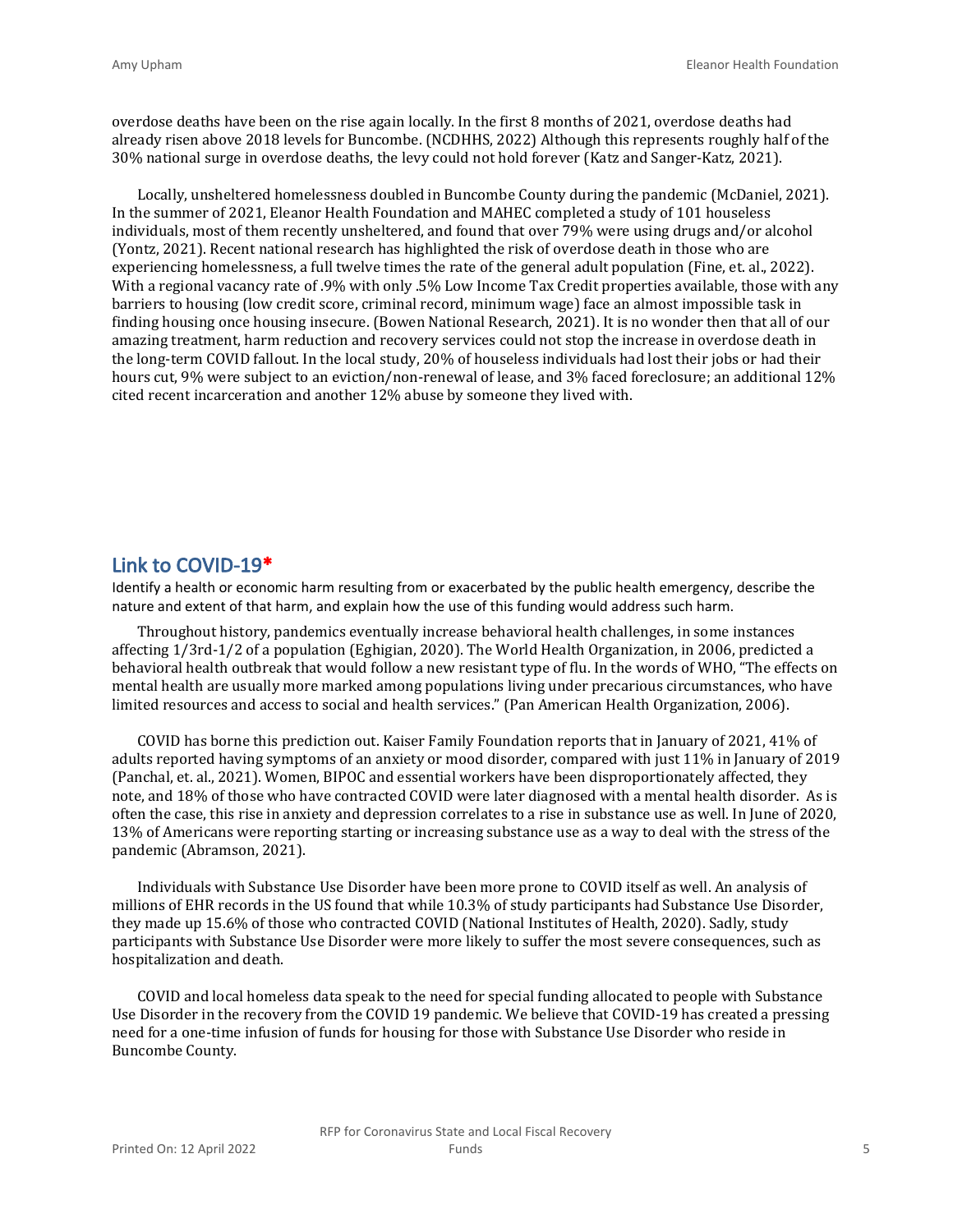## **Population Served\***

Define the population to be served by this project, including volume and demographic characteristics of those served.

We expect to serve roughly 40 individuals a year over 3 years. To honor the reality that return to use is a part of the disease, we will accept repeat applications (for example, eviction prevention once placed) and review them carefully; we anticipate serving 120 unique individuals over 3 years with at least 150 service interventions.

As we do now, we will limit funds to those 200% or less of the Federal Poverty limit. In addition, individuals seeking housing funds must be engaged with treatment or recovery services. If they are not engaged, we will hold their application and a Care Navigator will assist in engagement with a local provider, if they are interested.

As we do now, we will prioritize funds for the following people:

- 1) Those who have had a recent overdose or hospitalization related to substance use
- 2) Black, Indigenous and People of Color
- 3) LGBTQ+
- 4) Homeless
- 5) Those with a co-occurring mental health or physical disability

In order to ensure we are providing equitable care, we disaggregate our data by gender and race/ethnicity of participants. In the last quarter, 12% of our participants were Black, 4% American Indian and 88% White; 35% were Female and 65% Male;

While those who are homeless can be particularly hard to connect with, we have been able to do so by hosting weekly Drop-In hours at Sunrise Community for Recovery and Wellness, and plan to expand our Drop-In Hours to various locations in the coming months. Our new Medicaid Care Navigator, for example, has inquired about tabling at Community Engagement Markets. By hosting drop-in hours and providing low barrier services, roughly 20% of our participants are literally homeless when they first engage with us.

## **Results\***

Describe the proposed impact of the project. List at least 3 performance measures that will be tracked and reported. If possible, include baselines and goals for each performance measure.

As addictions are biopsychosocial illnesses, we track metrics related to biopsychosocial recovery on all of the people we serve, including the PHQ9 Depression Scale and GAD7 Anxiety Scale.

We will collect these metrics for all individuals served by the Buncombe ARP funded program, with the goal that the aggregate scales will improve at 90 day follow-up.

We also track outcomes related to key life indicators. In May of 2021, we began assessing for the following at intake and 90 day follow-up. The numbers following represent current baseline percentages at intake:

1) Housing status (20% currently homeless or staying with friends/family)

2) History of overdose (27% two or more overdoses, 19% one overdose)

3) Employment status (38% unemployed, 15% employed part-time, 4% employed full-time, 4% on SSDI/SSI, 4% Family/Friends, 38% unanswered)

4) Substance use/alcohol use (100% report misuse of alcohol and/or illicit substances)

5) PHQ Depression Scale (Aggregate: 1.66/3)

6) GAD7 Anxiety Scale (Aggregate: 1.69/3)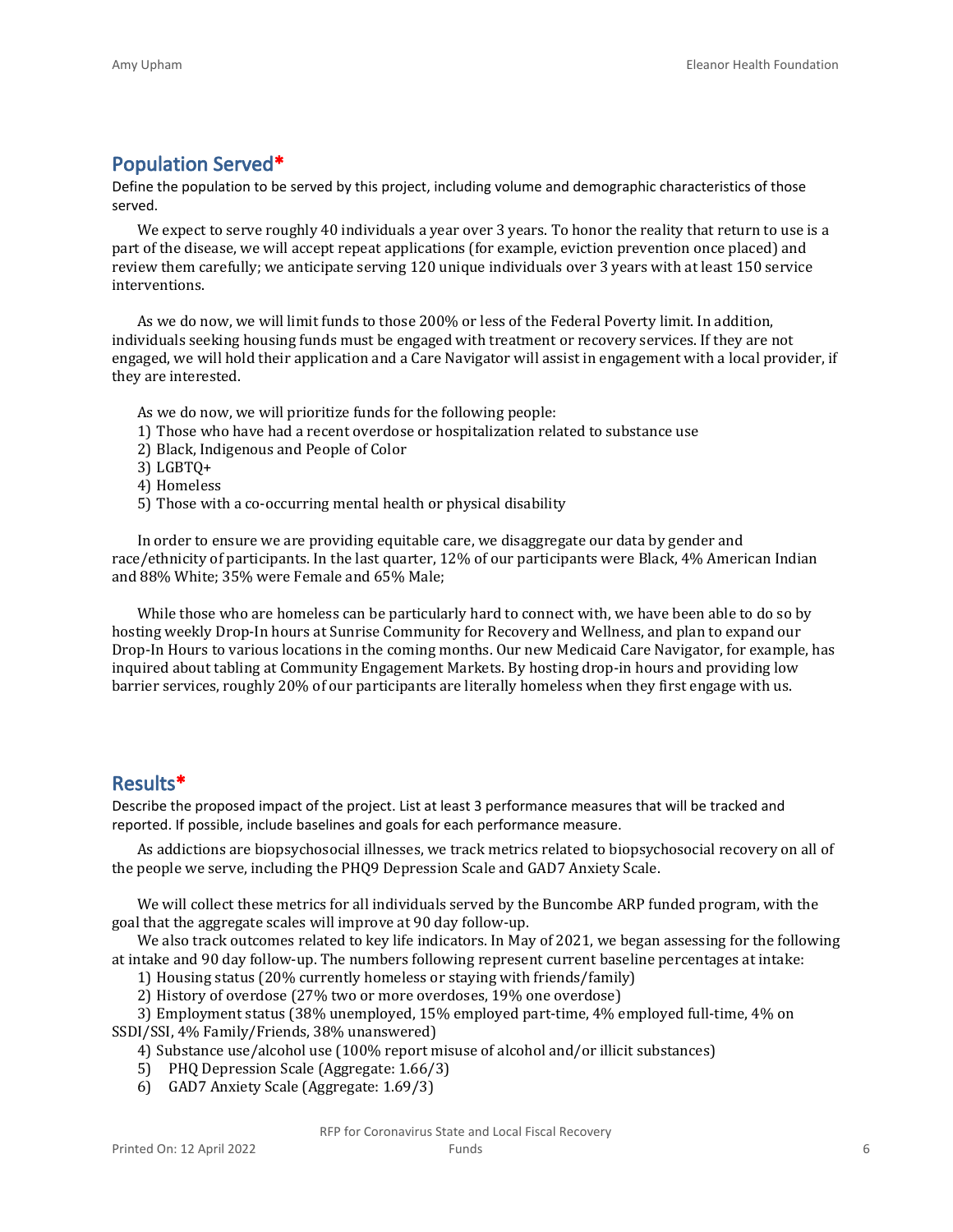We will continue to measure these items, and expect the following outcomes from Buncombe County awardees under this grant:

- 1) 75% will maintain permanent housing @ 6 months.
- 2) 5% or less will have an overdose episode after award
- 3) 40% will gain employment or increase in hours/pay
- 3) 75% will report reduction in or elimination of one or more illicit substances and/or alcohol
- 4) PHQ9 aggregate score will drop below 1.3
- 5) GAD7 aggregate score will drop below 1.3

### **Evaluation\***

Describe the data collection, analysis, and quality assurance measures you will use to assure ongoing, effective tracking of contract requirements and outcomes.

Currently, our team uses Compyle, a HIPAA protected case management system with Clear Impact. Compyle allows not only for intake and follow-up surveys, as well as care coordination notes, it has analytical tools built in that feed directly into Clear Impact's Scorecard to easily display whether or not we are meeting our outcome metrics. Outcomes can be broken down by race and gender, and we will create a separate program in the system to track demographics and outcomes for "A Safe Place to Call Home".

For signing both contract and participant documents, we use the industry leader, DocuSign, which is both HIPAA and FedRamp compliant (re: 42CFR). We utilize RPost to send Personal Health Identifiable Information via email. RPost is HIPAA secure and SOC2 compliant, making it compatible with 42CFR.

Our Housing Specialist will be trained on all of this software, and be responsible for pulling quarterly data for our Buncombe County contract point of contact. The Executive Director will oversee their evaluation work, as well as be available for periodic presentations on the program, when needed. She will also oversee all operational contract requirements.

#### **Equity Impact\***

How will this effort help build toward a just, equitable, and sustainable COVID-19 recovery? How are the root causes and/or disproportionate impacts of inequities addressed?

As mentioned in the section regarding COVID-19's health harms, individuals with Substance Use Disorders, specifically black individuals, have been disproportionately affected by the COVID 19 pandemic. A study out of Philadelphia indicated that while overdose deaths actually decreased among white individuals by about 31% from February-June of 2020, it increased dramatically among black individuals by over 50%. The researchers correlate this with possible purchasing of more economical drugs with higher likelihood of being laced with fentanyl, as well as lack of equitable opioid treatment, and criminalization (Khatri, et. al., 2021).

In the training "Racism and Substance Use Disorder", our organization shares information on the stark divide in Medicaid payer source between white and black individuals, and what that means in terms of their access to Medication Assisted Treatment (MAT) via Buprenorphine, one of the most well researched evidence based treatments for Opioid Use Disorder (Lagisetty, 2019). We also share the disturbing trend that the War on Drugs promulgated of incarcerating black individuals disproportionately over white individuals for the disease of addiction. (Drug Policy Alliance, 2018) Many are unaware, when it comes to Social Determinants of Health, that incarceration not only affects one's ability to get a job, but also housing assistance.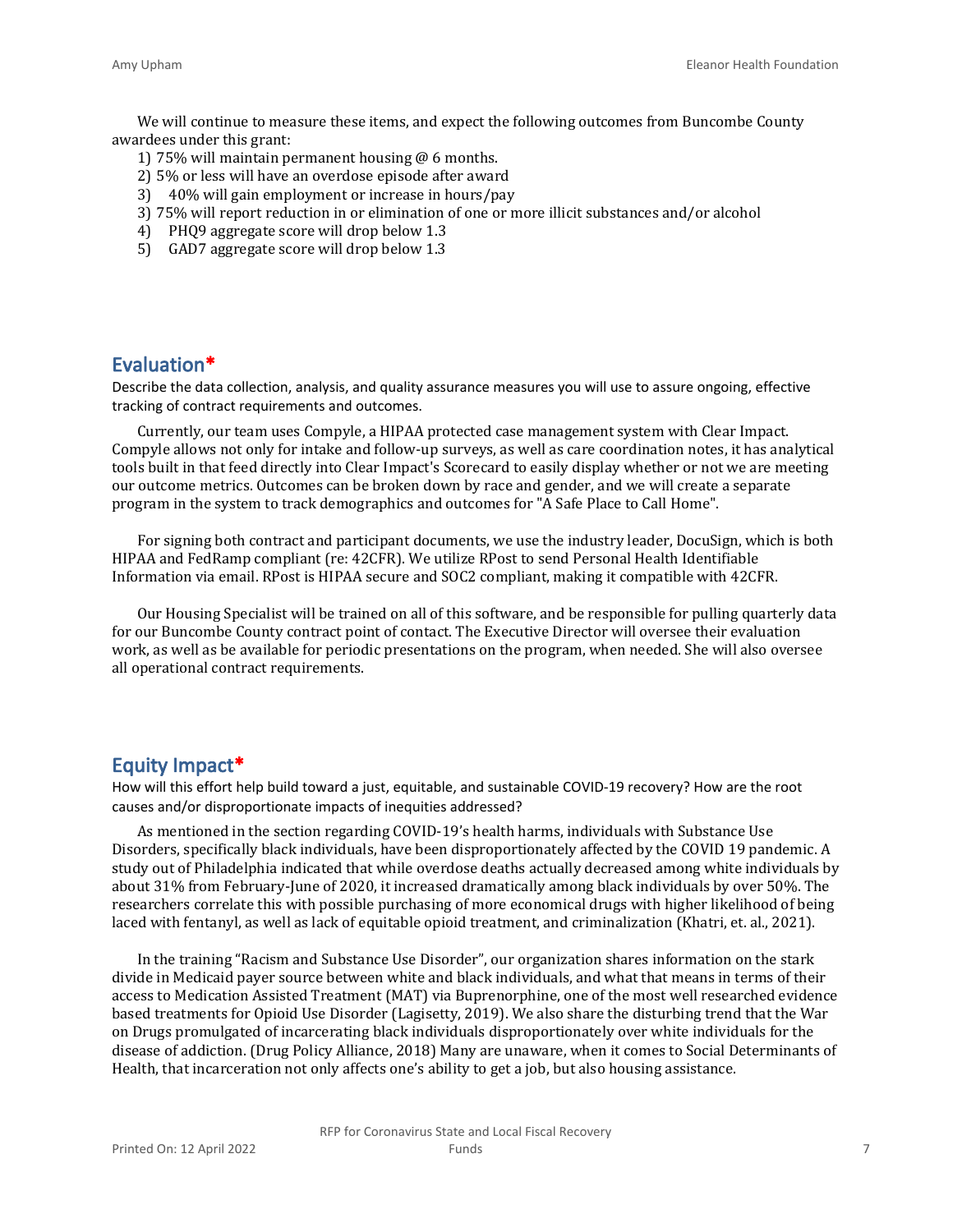The Housing Specialist will be tasked with making special efforts to engage communities of color. SAMHSA recently released a report on racial inequity regarding Opioid Use Disorder, and made several recommendations for organizations (Substance Abuse and Mental Health Services Administration, 2020). The Housing Specialist will review these recommendations, and be expected to work the long game at forming trusting relationships at places of worship, culture and congregation for Black, Indigenous and People of Color.

### **Project Partners\***

Identify any subcontractors you intend to use for the proposed scope of work. For each subcontractor listed, indicate:

1.) What products and/or services are to be supplied by that subcontractor and;

2.) What percentage of the overall scope of work that subcontractor will perform.

Also, list non-funded key partners critical to project.

We rely on our partners for referrals and for services such as treatment, peer support, housing, and other items. These partners currently include: MAHEC Psychiatry, Buncombe County Drug Court, Buncombe County's "Safer Together" Team, Homeward Bound, United Healthcare's Healthier Lives, Sunrise Community for Recovery and Wellness, Jordan Peer Recovery, Pisgah Legal Services, Eleanor Health, Family Preservation Services, RHA, Appalachian Community Health Center, VAYA Health, Seek Healing, JFK Adatc, October Road, From the Ashes, Impact Health, and Haywood St. Respite. Our Housing Specialist will utilize Shatterproof's ATLAS to facilitate referrals to treatment.

In terms of trainings, we included funds in the proposal for the Housing Specialist and Executive Director to attend trainings and conferences related to Substance Use Disorder and Social Determinants of Health. This includes NCDHHS OPDAAC meetings and Opioid Summit, and IVP's Drug User Summit, among others. We are working closely with NCDHHS and the state Attorney General's Office to outlaw patient brokering and provide standards for recovery housing; this work will continue and be integral to our housing work. We anticipate many who we will help into permanent housing will be moving from transitional recovery housing after stabilizing with a job.

### **Capacity\***

Describe the background, experience, and capabilities of your organization or department as it relates to capacity for delivering the proposed project and managing federal funds.

In 2021, we provided services to 141 individuals. Already, this year, we have served over 100 in just the first quarter. This increase in capacity is due to a contract with VAYA Health for Social Determinants of Health and one with Impact Health for the Healthy Opportunities pilot. Currently, we also serve Western North Carolina with Treatment scholarships by a grant from Dogwood Health Trust.

Adding to our capacity, the organization accepted an award last year from artist Janet Elsbach, and continues to receive periodic funding from the national non-profit To Write Love on Her Arms to serve those across North Carolina with Treatment scholarships. The quick growth of this organization in just two years is evidence of the high need for these supports for those with Substance Use Disorder during post-pandemic.

The Executive Director has experience in managing multiple state, federal and private foundation grants and programs, and with her Master in Public Health is well acquainted with program planning, implementation and evaluation. She has over 8 years experience in managing contracts and 6 years of supervisory experience. She managed Buncombe County Health Department's Safer Together federal BJA grant for one and a half years, implementing an in-person Post Overdose program during a pandemic. As a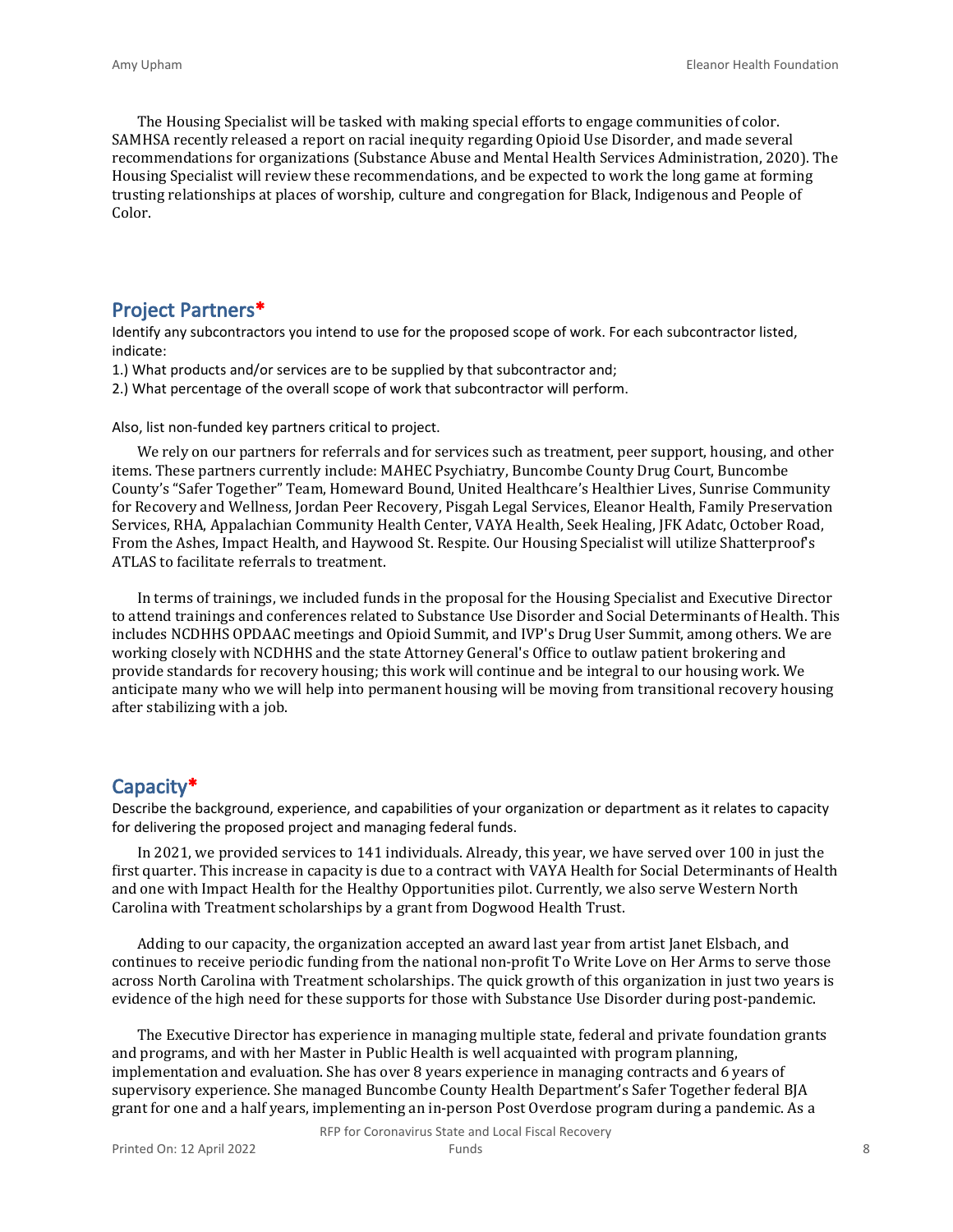Certified benefits counselor, she is especially well-equipped to implement and lead a Social Determinants of Health project.

Our Board is comprised of highly accomplished individuals in the treatment and financial sectors. Our Board Chair, who reviews any questionable medication requests, is a Psychiatrist and Medical Director of a nonprofit. Our Treasurer is Chief Medical Officer for a nationally renowned MAT provider. Our staff is comprised of a UNCA graduate who recently worked with WNCAP, a Certified Peer Support Specialist and CDAC, an MSW intern and an MPH intern.

## **Budget\***

Provide a detailed project budget including all proposed project revenues and expenditures, including explanations and methodology. For all revenue sources, list the funder and denote whether funds are confirmed or pending. For project expenses, denote all capital vs. operating costs, and reflect which specific expenses are proposed to be funded with one-time Buncombe County Recovery Funds.

Download a copy of the budget form [HERE](https://buncombecounty.org/common/community-investment/grants/early-childhood-education/Recovery-Funds-budget-template.xlsx). Complete the form, and upload it using the button below.

Buncome ARP Budget-A Safe Place to Call Home.xlsx

## **Special Considerations\***

Provide any other information that might assist the County in its selection. Buncombe ARP References.docx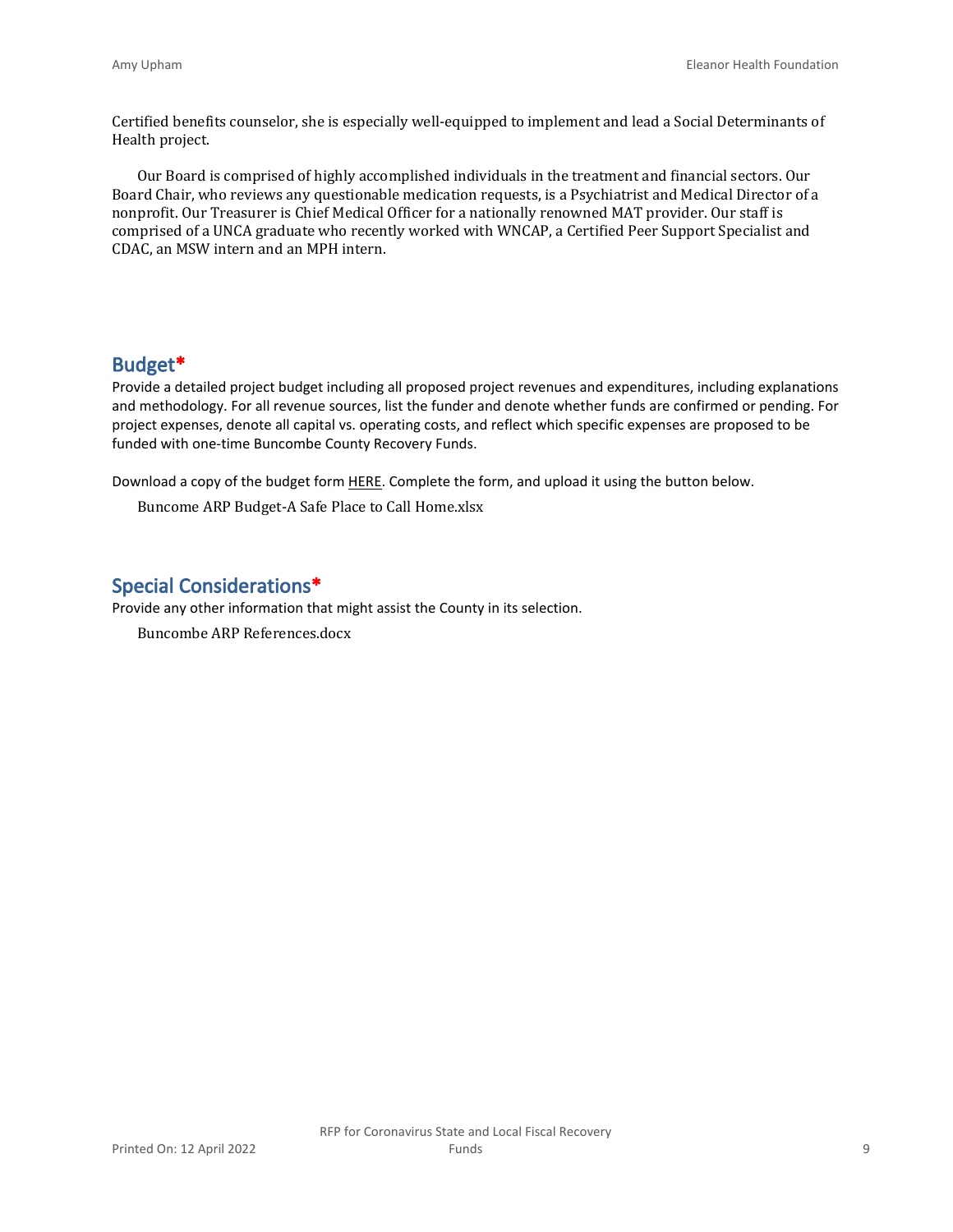# File Attachment Summary

## *Applicant File Uploads*

- Eleanor Health IRS Letter (3) (2).pdf
- Buncome ARP Budget-A Safe Place to Call Home.xlsx
- Buncombe ARP References.docx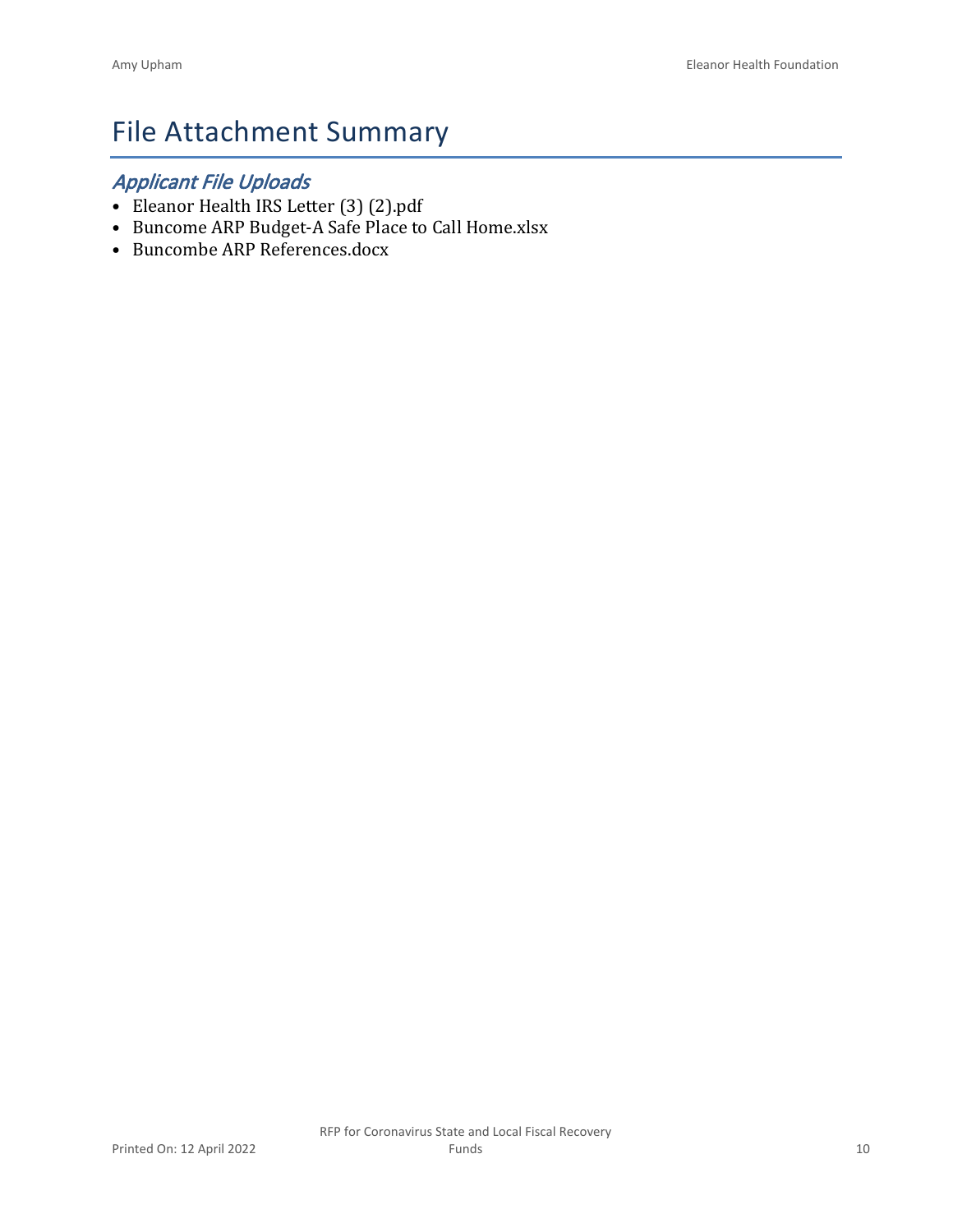IRS

Department of the Treasury Internal Revenue Service Tax Exempt and Government Entities P.O. Box 2508 Cincinnati, OH 45201

#### ELEANOR HEALTH FOUNDATION 221 CRESCENT STREET WALTHAM, MA 02453

Date: 08/28/2020 Employer ID number: 85-1463864 Person to contact: Name: Benjamin L Davis ID number: 0203018 Telephone: (877) 829-5500 Accounting period ending: December 31 Public charity status: 1 70(b)(1 )(A)(vi) Form 9901 990-EZ 1990-N required: Yes Effective date of exemption: May 20, 2020 Contribution deductibility: Yes Addendum applies: No DLN: 26053588008150

**A the State of District** 

Dear Applicant:

We're pleased to tell you we determined you're exemp<sup>t</sup> from federal income tax under Internal Revenue Code (IRC) Section 501(c)(3). Donors can deduct contributions they make to you under IRC Section 170. You're also qualified to receive tax deductible bequests, devises, transfers or gifts under Section 2055, 2106, or 2522. This letter could help resolve questions on your exemp<sup>t</sup> status. Please keep it for your records.

Organizations exemp<sup>t</sup> under IRC Section 501(c)(3) are further classified as either public charities or private foundations. We determined you're <sup>a</sup> public charity under the IRC Section listed at the top of this letter.

If we indicated at the top of this letter that you're required to file Form 990/990-EZ/990-N, our records show you're required to file an annual information return (Form 990 or Form 990-EZ) or electronic notice (Form 990-N, the e-Postcard). If you don't file <sup>a</sup> required return or notice for three consecutive years, your exemp<sup>t</sup> status will be automatically revoked.

If we indicated at the top of this letter that an addendum applies, the enclosed addendum is an integral par<sup>t</sup> of this letter.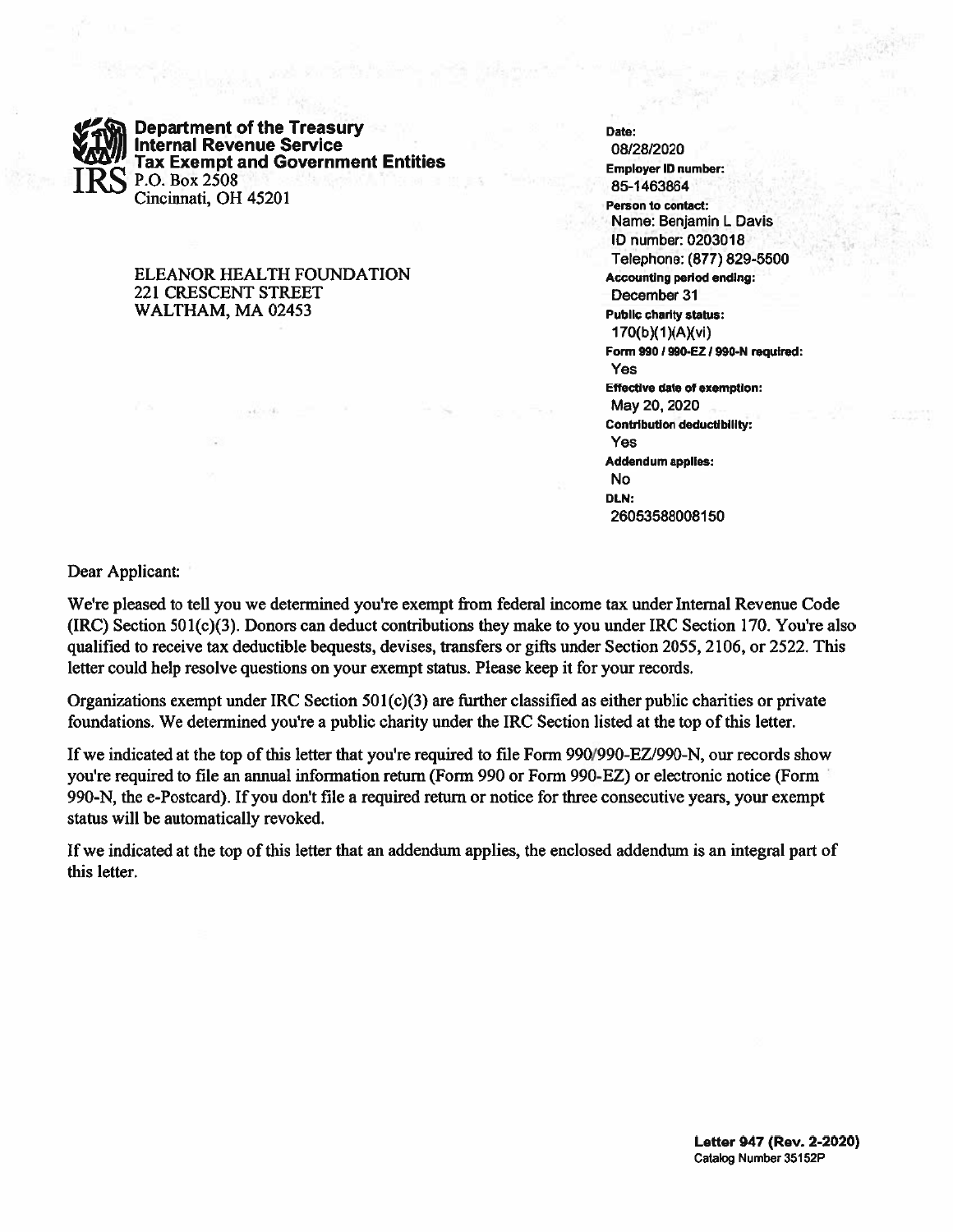For important information about your responsibilities as <sup>a</sup> tax-exempt organization, go to www.irs.gov/charities. Enter "4221-PC" in the search bar to view Publication 4221-PC, Compliance Guide for 501(c)(3) Public Charities, which describes your recordkeeping, reporting, and disclosure requirements.

Sincerely,

stephen a martin

Stephen A. Martin Director, Exempt Organizations Rulings and Agreements

Enclosures: None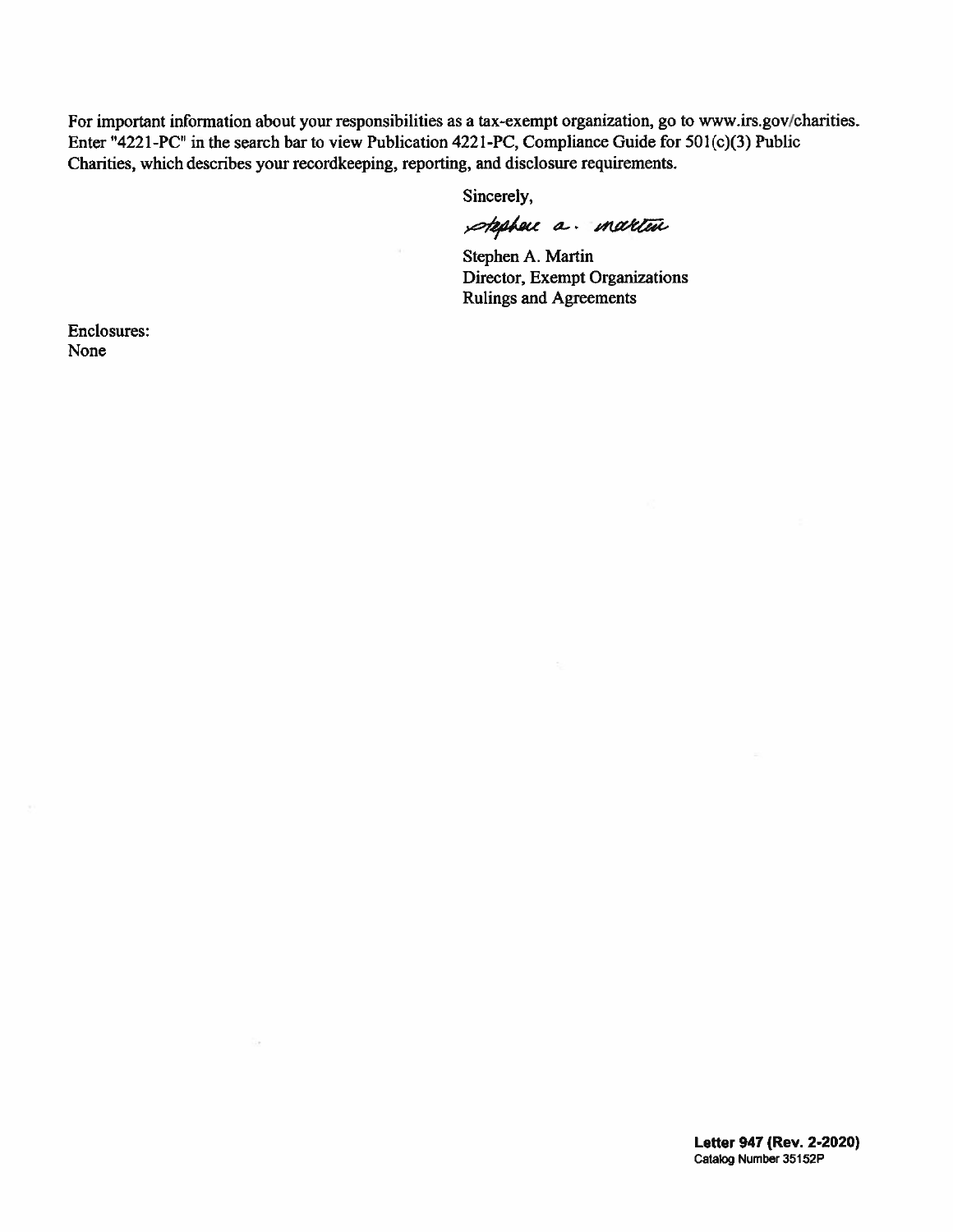# **Coronavirus State and Proposed**

| Organization Name: | <b>Eleanor Health Foundation</b>                            |
|--------------------|-------------------------------------------------------------|
| Project Name:      | A Safe Place to Call Home: Finding Stability After COVID-19 |
| Amount Requested:  | 577,893                                                     |

| <b>Proposed Project Revenue Funder</b> |  |  |
|----------------------------------------|--|--|
| Proposed Buncombe COVID Recovery Funds |  |  |
| List other sources here                |  |  |
| List other sources here                |  |  |
| List other sources here                |  |  |
| List other sources here                |  |  |
| List other sources here                |  |  |
| List other sources here                |  |  |
| List other sources here                |  |  |
| List other sources here                |  |  |
| List other sources here                |  |  |
| List other sources here                |  |  |
| List other sources here                |  |  |
| List other sources here                |  |  |
| List other sources here                |  |  |
| List other sources here                |  |  |
| Total                                  |  |  |

| <b>Proposed Project Expenses</b>           | <b>Proposed Recovery Funds</b> | <b>Other Funds</b> |
|--------------------------------------------|--------------------------------|--------------------|
| <b>Housing Specialist</b>                  | \$142,440                      |                    |
| <b>Housing Specialist Benefits</b>         | \$23,400                       |                    |
| Mileage                                    | \$<br>5,265.00                 |                    |
| Training                                   | 3,600.00<br>\$                 |                    |
| <b>Housing Fund (Client</b><br>Assistance) | \$<br>300,000.00               |                    |
| <b>Focus Group Surveys</b>                 | \$<br>1,125.00                 |                    |
| <b>Survey Incentives</b>                   | \$<br>2,400.00                 |                    |
| Supervision                                | \$<br>56,063.00                |                    |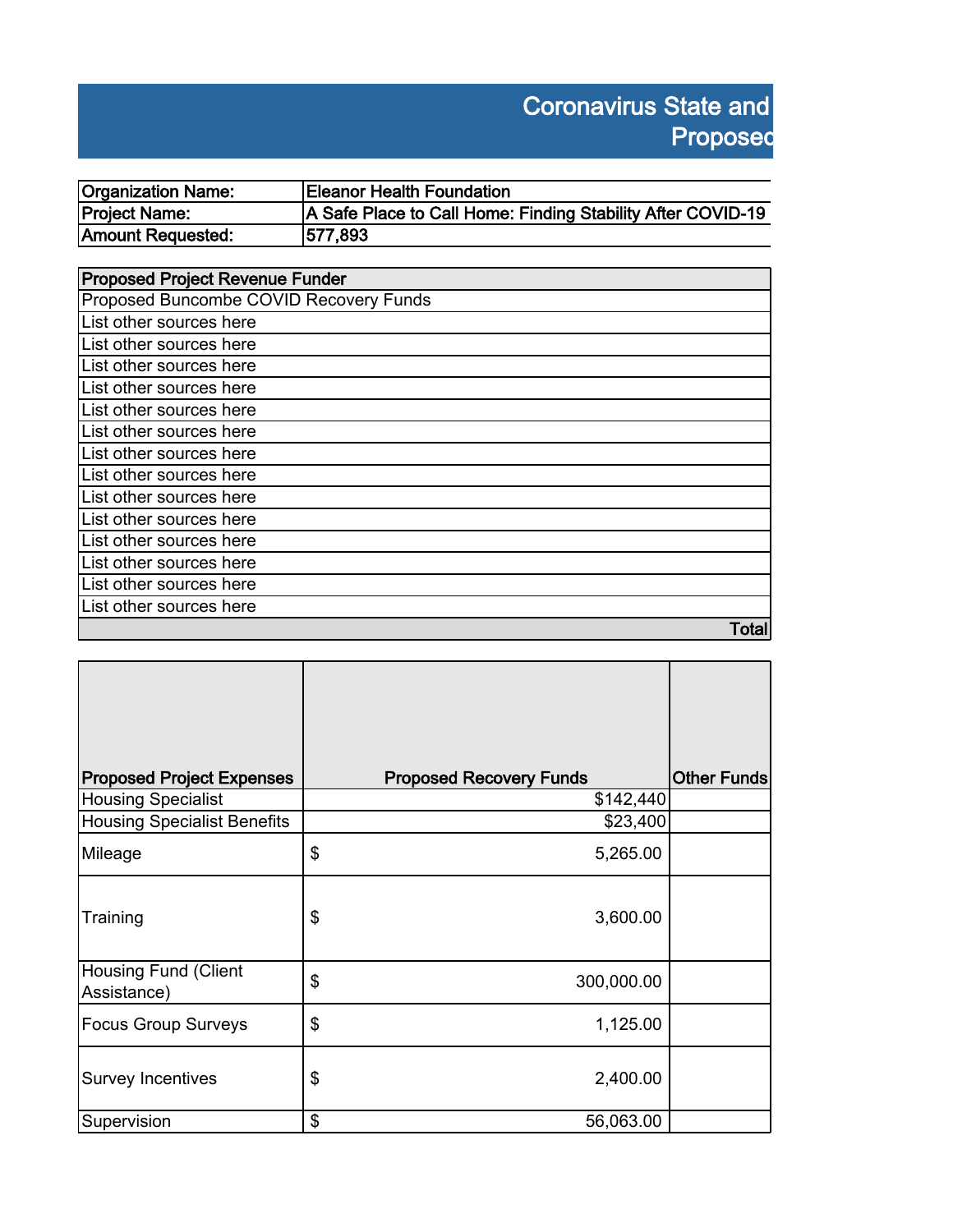| <b>Rent/Utilities</b> | \$<br>36,000.00             |              |
|-----------------------|-----------------------------|--------------|
| Printing              | $\overline{\$}$<br>3,600.00 |              |
| Computer              | $\overline{\$}$<br>1,300.00 |              |
| <b>Tablet</b>         | 300.00<br>\$                |              |
| Cell Phone            | \$<br>2,400.00              |              |
| List expenses here    |                             |              |
| List expenses here    |                             |              |
| List expenses here    |                             |              |
| List expenses here    |                             |              |
| List expenses here    |                             |              |
| List expenses here    |                             |              |
| List expenses here    |                             |              |
| List expenses here    |                             |              |
| List expenses here    |                             |              |
| List expenses here    |                             |              |
| List expenses here    |                             |              |
| List expenses here    |                             |              |
|                       |                             | <b>Total</b> |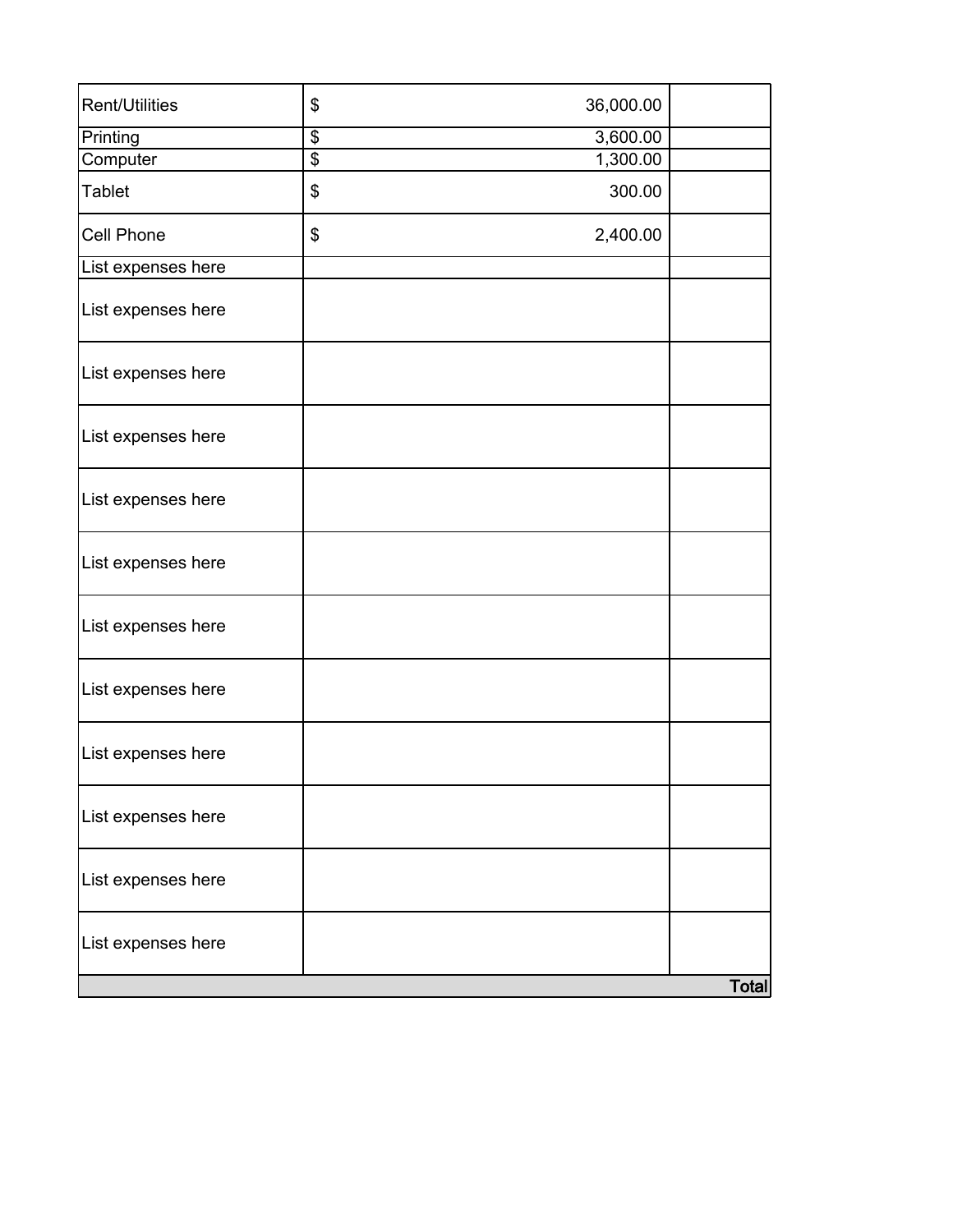|                   | Amount             | <b>Confirmed or Pending?</b> | <b>Notes</b> |
|-------------------|--------------------|------------------------------|--------------|
| $\boldsymbol{\$}$ | 577,893.00 Pending |                              |              |
|                   |                    |                              |              |
|                   |                    |                              |              |
|                   |                    |                              |              |
|                   |                    |                              |              |
|                   |                    |                              |              |
|                   |                    |                              |              |
|                   |                    |                              |              |
|                   |                    |                              |              |
|                   |                    |                              |              |
|                   |                    |                              |              |
|                   |                    |                              |              |
|                   |                    |                              |              |
|                   |                    |                              |              |
|                   |                    |                              |              |
| $\sqrt{ }$        | 577,893.00         |                              |              |

|                  | <b>Capital or Operating</b> |                                                            |
|------------------|-----------------------------|------------------------------------------------------------|
| <b>Total</b>     | Expense?                    | <b>Notes</b>                                               |
| \$<br>142,440.00 | Operating                   |                                                            |
| \$<br>23,400.00  | Operating                   |                                                            |
|                  |                             | Housing Specialist will have significant travel to meet    |
| \$<br>5,265.00   | Operating                   | participants where they are at                             |
|                  |                             | Two one-day/conferences a year for Specialist and          |
|                  |                             | Director: Drug User Summit (IVP); Women in Recovery        |
|                  |                             | (MAHEC); APNC; OPDAAC, etc. Includes travel (car           |
| \$<br>3,600.00   | Operating                   | rental, hotel if needed)                                   |
|                  |                             | For security deposit/first month's rent $@$ 1 bdrm rate of |
| \$<br>300,000.00 | Operating                   | \$1099 plus basic housing move-in support                  |
|                  |                             | To run a focus group for interested awardees to            |
| \$<br>1,125.00   | Operating                   | improve program quality                                    |
|                  |                             | To provide gift card incentive to individuals with SUD to  |
|                  |                             | complete a short survey to better understand local         |
| \$<br>2,400.00   | Operating                   | needs re: housing                                          |
| \$<br>56,063.00  | Operating                   | For supervision of staff and and oversight of contract     |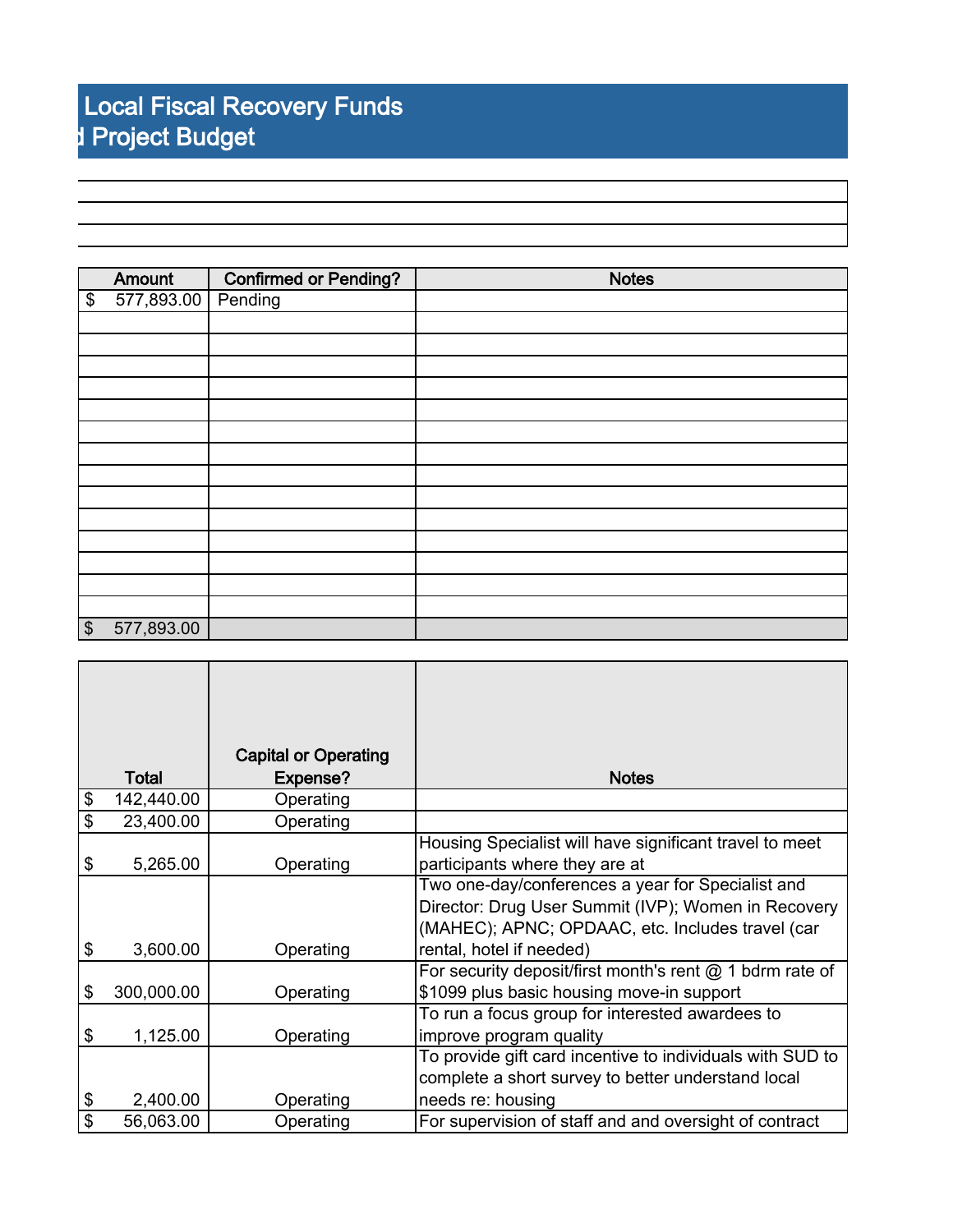|                 |            |                              | Rent Office Space in Asheville to meet individuals 1:1. |
|-----------------|------------|------------------------------|---------------------------------------------------------|
|                 | 36,000.00  | Operating                    | No space 2020-2021 due to COVID                         |
| $\frac{6}{9}$   | 3,600.00   | Operating                    | For ROI's, receipts, leases, etc.                       |
|                 | 1,300.00   | Capital                      | For Housing Specialist, includes Protection plan        |
|                 |            |                              | 1 tablet for Housing Specialist to gather survey        |
| \$              | 300.00     | Capital                      | responses                                               |
|                 |            |                              | For Housing Specialist, includes Protection plan and    |
| \$              | 2,400.00   | <b>Capital and Operating</b> | monthly service                                         |
| $\overline{\$}$ |            |                              |                                                         |
|                 |            |                              |                                                         |
|                 |            |                              |                                                         |
| \$              |            |                              |                                                         |
|                 |            |                              |                                                         |
|                 |            |                              |                                                         |
| \$              |            |                              |                                                         |
|                 |            |                              |                                                         |
|                 |            |                              |                                                         |
| \$              |            |                              |                                                         |
|                 |            |                              |                                                         |
|                 |            |                              |                                                         |
| \$              |            |                              |                                                         |
|                 |            |                              |                                                         |
| \$              |            |                              |                                                         |
|                 |            |                              |                                                         |
|                 |            |                              |                                                         |
| \$              |            |                              |                                                         |
|                 |            |                              |                                                         |
|                 |            |                              |                                                         |
| \$              |            |                              |                                                         |
|                 |            |                              |                                                         |
|                 |            |                              |                                                         |
| \$              |            |                              |                                                         |
|                 |            |                              |                                                         |
|                 |            |                              |                                                         |
| \$              |            |                              |                                                         |
|                 |            |                              |                                                         |
|                 |            |                              |                                                         |
| \$              |            |                              |                                                         |
|                 |            |                              |                                                         |
|                 |            |                              |                                                         |
| $\frac{1}{2}$   |            |                              |                                                         |
| $\overline{\$}$ | 577,893.00 |                              |                                                         |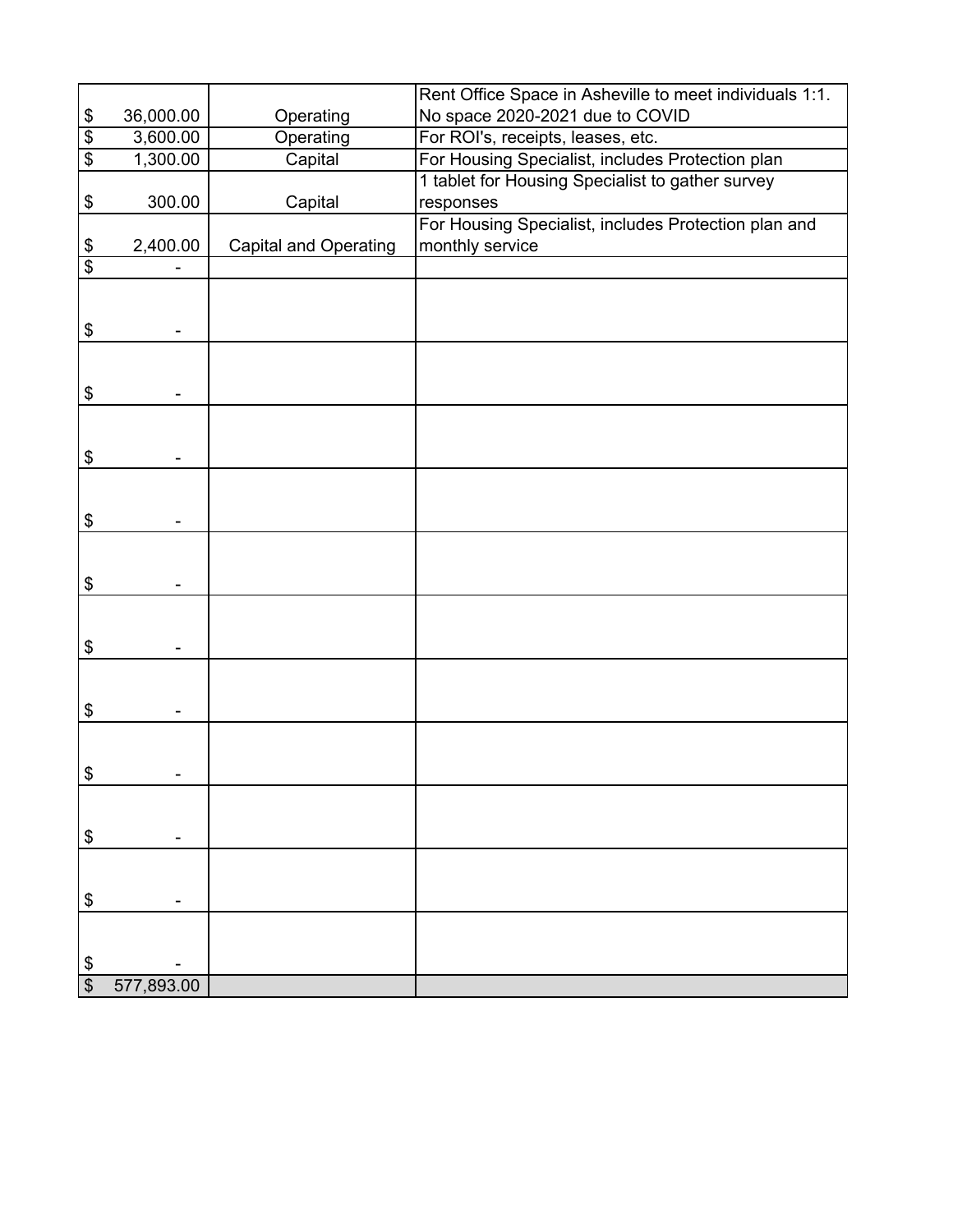## **References:**

Abramson (2021). Substance Use During the Pandemic. American Psychological Association, 52(2). Retrieved 7/2/21 from: Substance use during the pandemic (apa.org)

Altekruse (2020). Socioeconomic risk factors for fatal opioid overdoses in the United States: Findings from the Mortality Disparities in American Communities Study (MDAC). Retrieved 7/2/21 from: Socioeconomic risk factors for fatal opioid overdoses in the United States: Findings from the Mortality Disparities in American Communities Study (MDAC) (plos.org)

Bowen National Research (2021) Housing Needs Assessment, Western North Carolina. Dogwood Health Trust, 2021. Retrieved 3/15/22 from: [https://dogwoodhealthtrust.org/wp](https://dogwoodhealthtrust.org/wp-content/uploads/2021/10/Western-North-Carolina-Hsg-Needs-Assmt.pdf)[content/uploads/2021/10/Western-North-Carolina-Hsg-Needs-Assmt.pdf](https://dogwoodhealthtrust.org/wp-content/uploads/2021/10/Western-North-Carolina-Hsg-Needs-Assmt.pdf)

Buncombe County Register of Deeds (2020). Exploring the Opioid Epidemic. Retrieved on 7/2/21 from: Exploring the Opioid Epidemic (arcgis.com)

Centers for Disease Control (2020). Overdose Deaths Accelerating During COVID-19. Retrieved 7/2/21 from: Overdose Deaths Accelerating During COVID-19 | CDC Online Newsroom | CDC

Drug Policy Alliance (2018). The Drug War, Mass Incarceration and Race. Retrieved 7/2/21 from: drug-war-mass-incarceration-and-race 01 18 0.pdf (drugpolicy.org)

Eghigian, G. (2020). The Spanish Flu Pandemic and Mental Health: A Historical Perspective. Psychiatric Times, 37(5).

Fine, et. al. (2022). Druge and Overdose Mortality by People Experiencing Homelessness, 2003- 2018s. *JAMA Open Network*, 2022 Jan 4;5(1).

Katz, J. and Sanger-Katz, M. (2021). 'It's Huge, It's Historic, It's Unheard of', Overdose Deaths Surge: Drug Overdose Deaths Spike. The New York Times, July 14, 2021. Retrieved from: <https://www.nytimes.com/interactive/2021/07/14/upshot/drug-overdose-deaths.html>

Khatri, et. al. (2020). Racial/Ethnic Disparities in Unintentional Fatal and Nonfatal Emergency Medical Services–Attended Opioid Overdoses During the COVID-19 Pandemic in Philadelphia. Retrieved 7/2/21 from: Racial/Ethnic Disparities in Unintentional Fatal and Nonfatal Emergency Medical Services–Attended Opioid Overdoses During the COVID-19 Pandemic in Philadelphia | Emergency Medicine | JAMA Network Open | JAMA Network

Lagisetty, et. al. (2019). Buprenorphine Treatment Divide by Race, Ethnicity and Payment. Retrieved 7/2/21 from: Buprenorphine Treatment Divide by Race/Ethnicity and Payment | Health Disparities | JAMA Psychiatry | JAMA Network